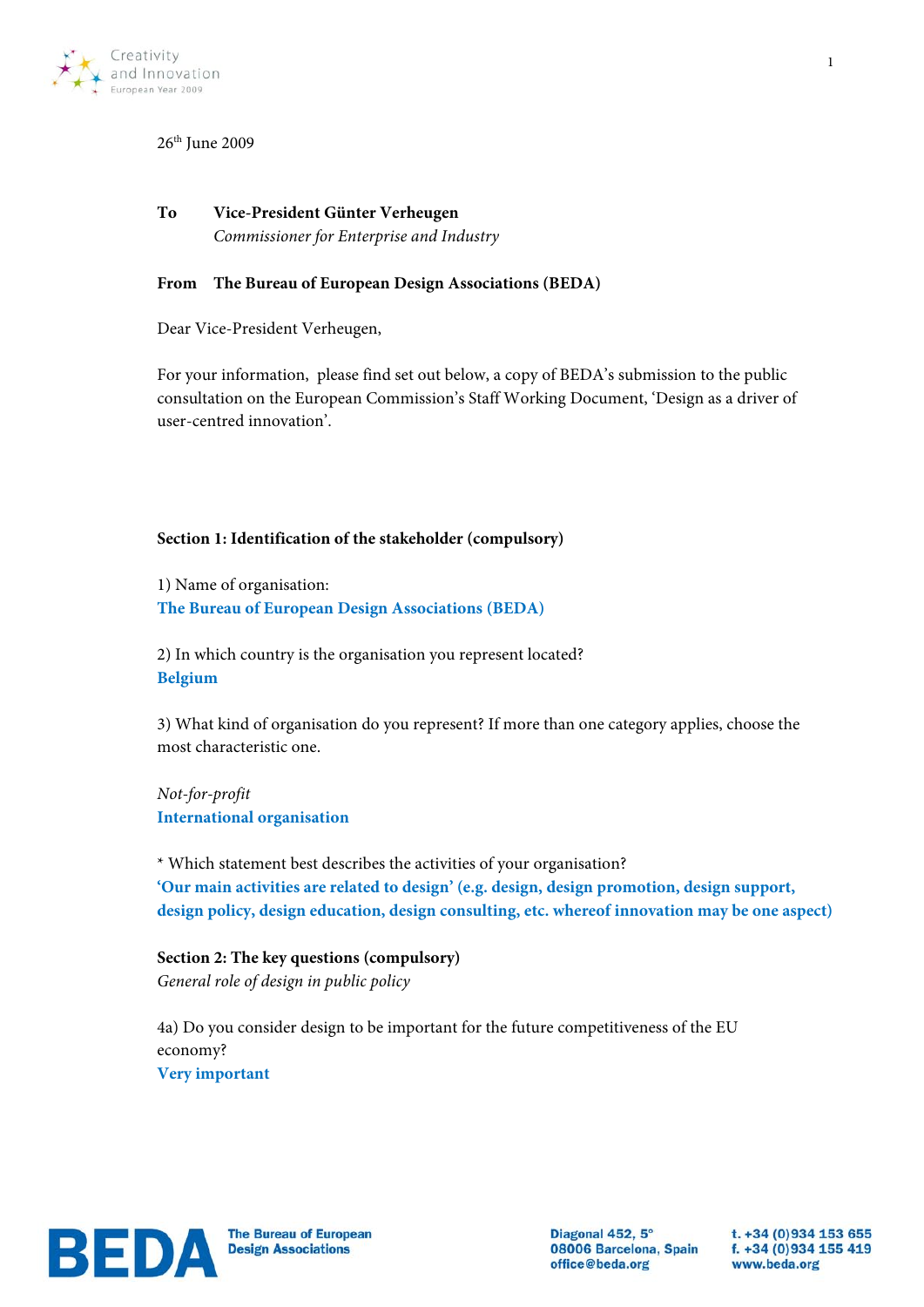

## 4b) Why?

**Design is the unique strategic process and skilled activity which enables innovation – scientific and technological innovation as well as non-technological innovation (brand, identity, new product and service development, existing product and service development) – to become focused upon user needs and translate more rapidly and more effectively from idea to marketplace. This in turn makes businesses and organisations more competitive against their competitors not only through differentiating products and services, but also through the design of better communications. Considerable case-story material exists internationally to support this proposition.** 

**Properly managed, design has many benefits for businesses and organisations. It can support the driving out of costs in manufacturing processes; deliver user-centred solutions to complex problems and can create and visualise visions of possible future scenarios that effectively support strategic decision-making and risk reduction. And all of this is achieved within a framework of understanding motivated by sustainability thinking and social inclusion.**

**Design can bring beauty and attractiveness of both concept and form. It can integrate crossfunctional teams within an organisation through taking into account and making visible the needs of the end users.** 

**Design contributes to clarity of communication and product and service distinctiveness ensuring market-place differentiation against competitors. The ability of SMEs across Europe to harness the design function will enable them to compete more powerfully and to develop products and services that are user-centred (whether an information system or a product; a public service or an environment, or a system) and which better meet not only existing, but also future needs.** 

**Design can also have an impact on environment and energy use. Through developing products and systems – as well as communications - that put user-behaviour and needs at the centre of the development process, new approaches can be developed to alter the way in which people perceive consumption and how they manage their individual or collective energy use. For example, product solutions are already emerging for the home which offer direct feedback to consumers on their actual energy 'spend' thus making what was once invisible, visible at the time of use.**

**Design can also help reinforce and develop cultural voice and identity at the level of individuals, organisations, cities, regions and nations.**

**Design thinking - particularly in the formative stages of a project - can generate new concepts which are ahead of the marketplace and which can build leadership (and even ownership') in a new market space.** 



Diagonal 452, 5° 08006 Barcelona, Spain office@beda.org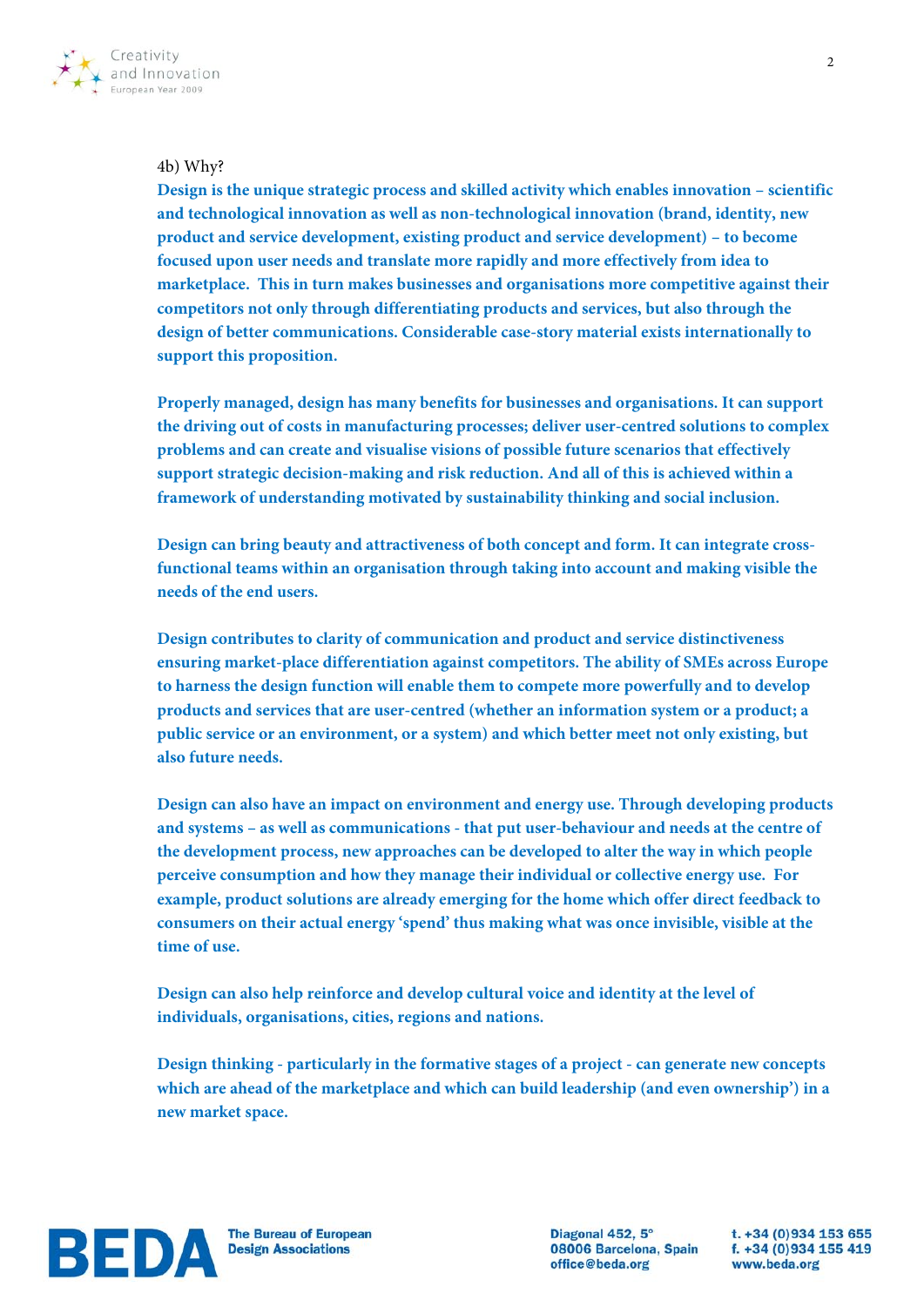

5) What are the main areas where public initiatives in support of design could be useful, if any? (Multiple answers possible)

**Awareness raising and design promotion** 

**Design support to organisations Design research** 

Design education

 $\Box$  None (public initiative in support of design is not useful)

Other, namely:

**1/ The development and implementation of capacity building strategies and programmes for SMEs in introducing, managing and integrating design into their business processes. (Not only promotion as 'show and tell' / story-telling, but also direct engagement and development processes bringing new ways of working to industry and the service and public sectors (eg UK's Designing Demand programme)** 

**2/ Design strategy and management as fundamental components of business education** 

**3/ The development of better instruments for the valid and comparable measurement and assessment of design's impact in business**

**4/ On-going programmes of design research for example, to elucidate more fundamentally design's contribution to innovation. This could also include design policy research in terms of understanding – at a European level – what approaches have best value.**

**5/ Better integration of design support, design research, and design education that facilitates knowledge sharing and new foresights** 

**6/ Closer interchange and cross-over between the design and innovation communities**

**7/ Design support to strengthen the power of Europe's small and fragmented design industries sector and to increase its ability to deliver best in class outcomes**

6) Should initiatives in support of design be an integral part of innovation policy? **Yes**

*Scope for action at EU level* 7) Should initiatives in support of design be taken at EU level in addition to Member State and regional level? **Yes**



Diagonal 452, 5° 08006 Barcelona, Spain office@beda.org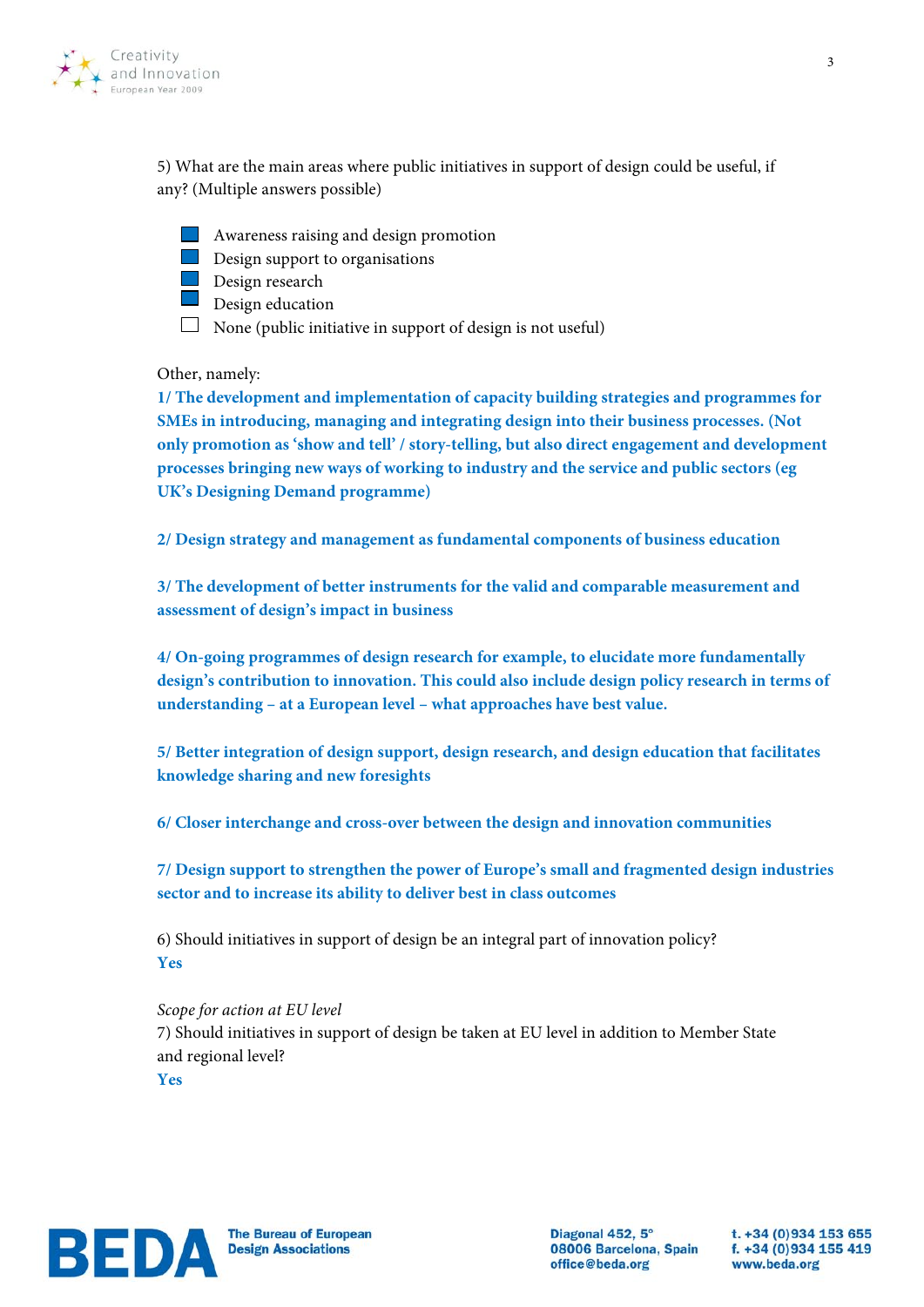

[*If the answer to question 7 is yes:]* In what main areas would EU level initiatives add value to the own initiatives of Member States and their regions?

 **1/ A clear vision for design in Europe as a powerful component of European innovation strategy - developed by the Commission with its key stakeholders and publicly supported and verbalised by the Commissioners and the Council of Ministers - will create a clear signal to all Member States that design is a matter of policy making.** 

**This will act as a stimulus to Member States to continue (or initiate) development of national and regional policies and to openly maintain and develop support for design as a fundamental tool for future growth and competitiveness within the framework of a European vision for design as a driver of user-centred innovation. It will also serve to reinforce and strengthen the rationale for continuing and/or expanding existing programmes of design support within policy frameworks at national, regional and local levels.**

**2/ The ongoing development, evaluation and iteration of European Design Policy with supporting tools and resources (eg structural funding programme for design; a European design and innovation observatory)**

**3/ A permanent platform and representation for design as an integral aspect of innovation strategy and effectiveness at the European level.** 

**This might take the form of:**

**\* an envoy for design (as there is already for SMEs) or a designated officer reporting to the SME envoy**

**\* a designated officer in each Directorate General with a responsibility for design policy and design policy implementation**

**\* a cross Directorate Design Policy Unit within the Commission structure to gather information; commission research on design and design policy issues and to provide guidance to Member States of design policy development as a component of innovation \* the emergence of design as a new aspect of the work of the Council of Ministers**

**4/ Sufficient intellectual and fiscal resources to enable a step-change in our ability to define and measure design as a cross-cutting, integral aspect of future competitive societies, and to re-define and deepen our perceptions of design's strategic potential**

**5/ Exchange and transfer of design policy know-how for and between Member States: Eg: National and regional promotion strategies creating a level playing field across Europe with recognised minimum levels of activity and investment – adopting and spreading best practice; design and design management skills development and exchange; design knowledge transfer and mobility of design professions and qualifications across Europe.**



Diagonal 452, 5° 08006 Barcelona, Spain f. +34 (0) 934 155 419 office@beda.org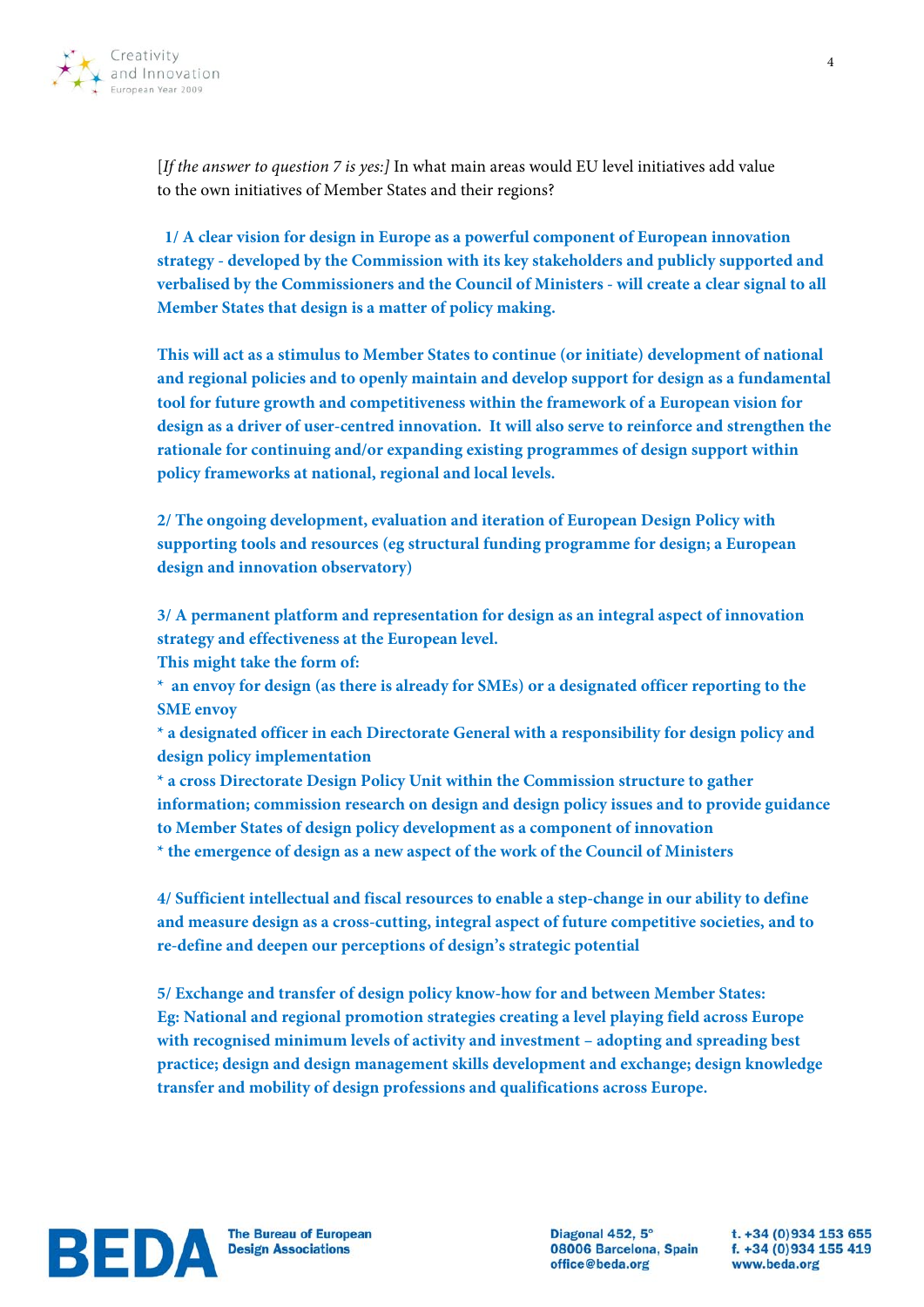

**6/ Improved and deepened EU and Member State Governments' policy knowledge, know-how and engagement with design – this could involve the development and delivery of awareness and training modules and programmes within the existing education curricula for EU Policy administrators, bureaucrats and decision-makers. (Not turning bureaucrats into designers but rather, building understanding, insight and language to better enable policy development)**

**7/ Improved practice in the procurement of design by governments and the public sector at Member Sate and European levels – and within the Commission and institutions of the EU.**

#### **Section 3: Specific questions**

8) People associate design with different things. What is the first thing that comes to your mind when you hear the word 'design'?

A designed object or the design of an object Design as an activity in an organisation A drawing An intellectual property right

Other, namely

**A complex and sophisticated whole-business process that integrates, from the outset, creative and user-centred thinking into the development of products, services, environments and systems and which has, at its heart, the ability to re-define the perception of existing contexts and to invent new contexts thus enabling the visualisation of new scenarios and directions and the development of new, relevant and competitive solutions and outcomes. This process is supported through the engagement of professional, trained and uniquely qualified design services expertise.**

The following could be an operational definition of design for the purpose of innovation policy development:

*Design for user-centred innovation is the activity of conceiving and developing a plan for a new or significantly improved product, service or system that ensures the best interface with user needs, aspirations and abilities, and allows for aspects of economic, social and environmental sustainability to be taken into account.*

9a) Do you agree with this definition as the basis for integrating design into European innovation policy? **No (not entirely)**



Diagonal 452, 5° 08006 Barcelona, Spain office@beda.org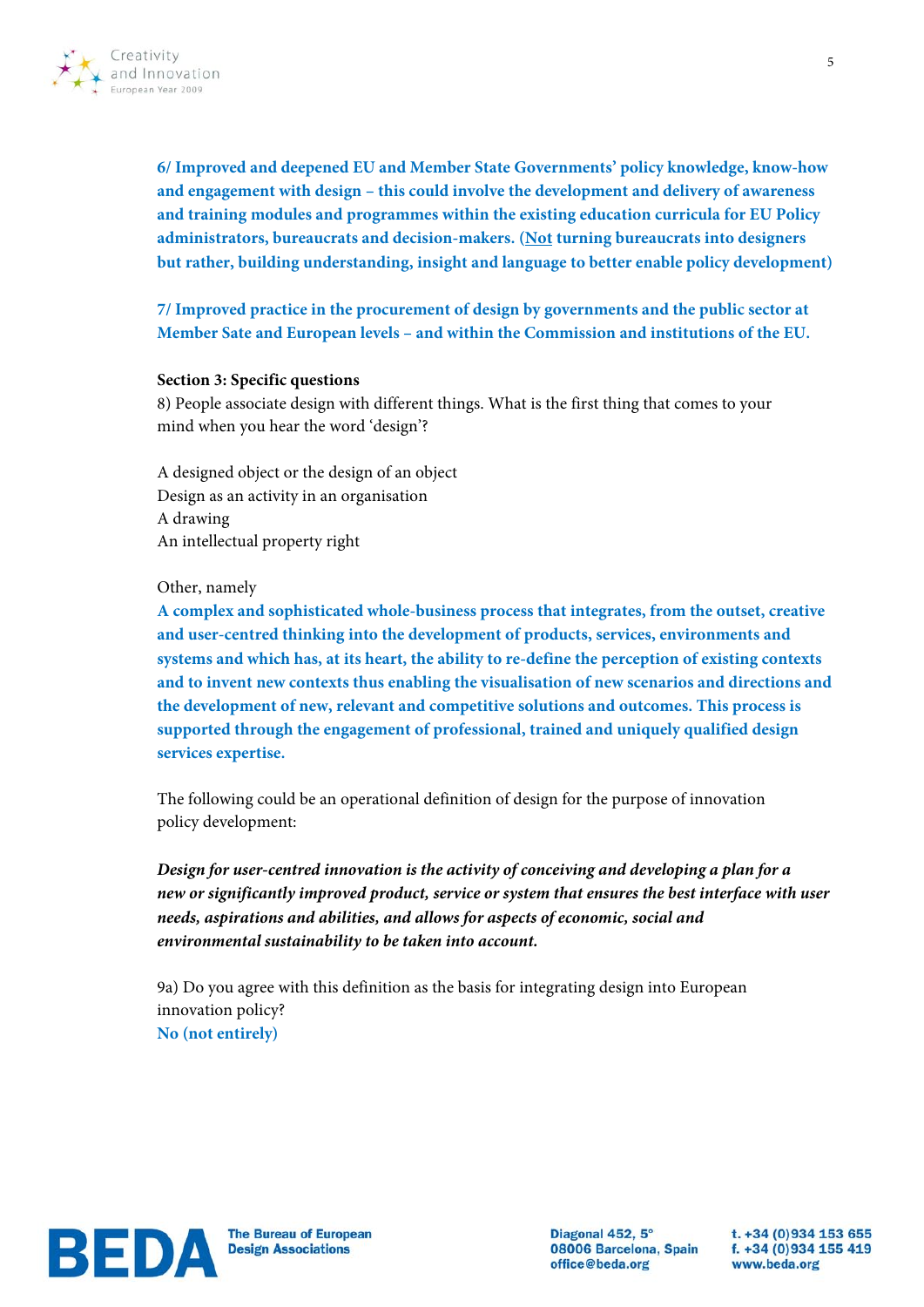

## *[If no:]* Why not?

**Design is not simply a plan, although the etymology of the word may relate to this. Design is not only the planning, but also the first thinking concept, development and implementation stages. We would therefore suggest the following:**

## 9b) What could alternatives be?

**Design is a distinctive and specialised activity that contributes to user-centred innovation in the conceiving and developing of new or significantly improved products, services, environments or systems. Through design-based methodologies and expertise, it ensures an effective balance between best fit with user needs, aspirations and abilities and the need for profitability. It helps to visualise and define new directions at a strategic level and integrates from the outset, aspects of economic, social and environmental sustainability. It increases differentiation and competitiveness and stimulates wealth creation.**

The definition of design for user-centred innovation suggested above stresses the potential of design to support socially responsible and environmentally sustainable innovation.

10) How important is the use of design to achieve social objectives? **Very important**

11) How can EU policy promote design that takes user diversity into account, regarding for example physical and mental abilities, education and skills?

**As a user-centred process, design as its best accommodates diversity as a fundamental and integral aspect of effective design. In promoting good design, EU policy can emphasise the needs of our diverse communities and the potential for design to research, explore and celebrate diversity as a key driver for creative solutions targeted to user needs. 'Design for All' is already a key concept in developing inclusive design outcomes taking into account diversity in physical and mental abilities.** 

**The provision of education and skills in design and designing does not require that everyone becomes a designer (no more than music education assumes all students of music will become professional musicians). But, as a component of general education a sensitising of citizens to design from an early age will assist in the integration and uptake of design-based strategies and understanding across society.**

# **The EU can promote 'designed for diversity' as a key strategy for European innovation**

12) How important is the use of design to achieve environmental objectives? **Very important**

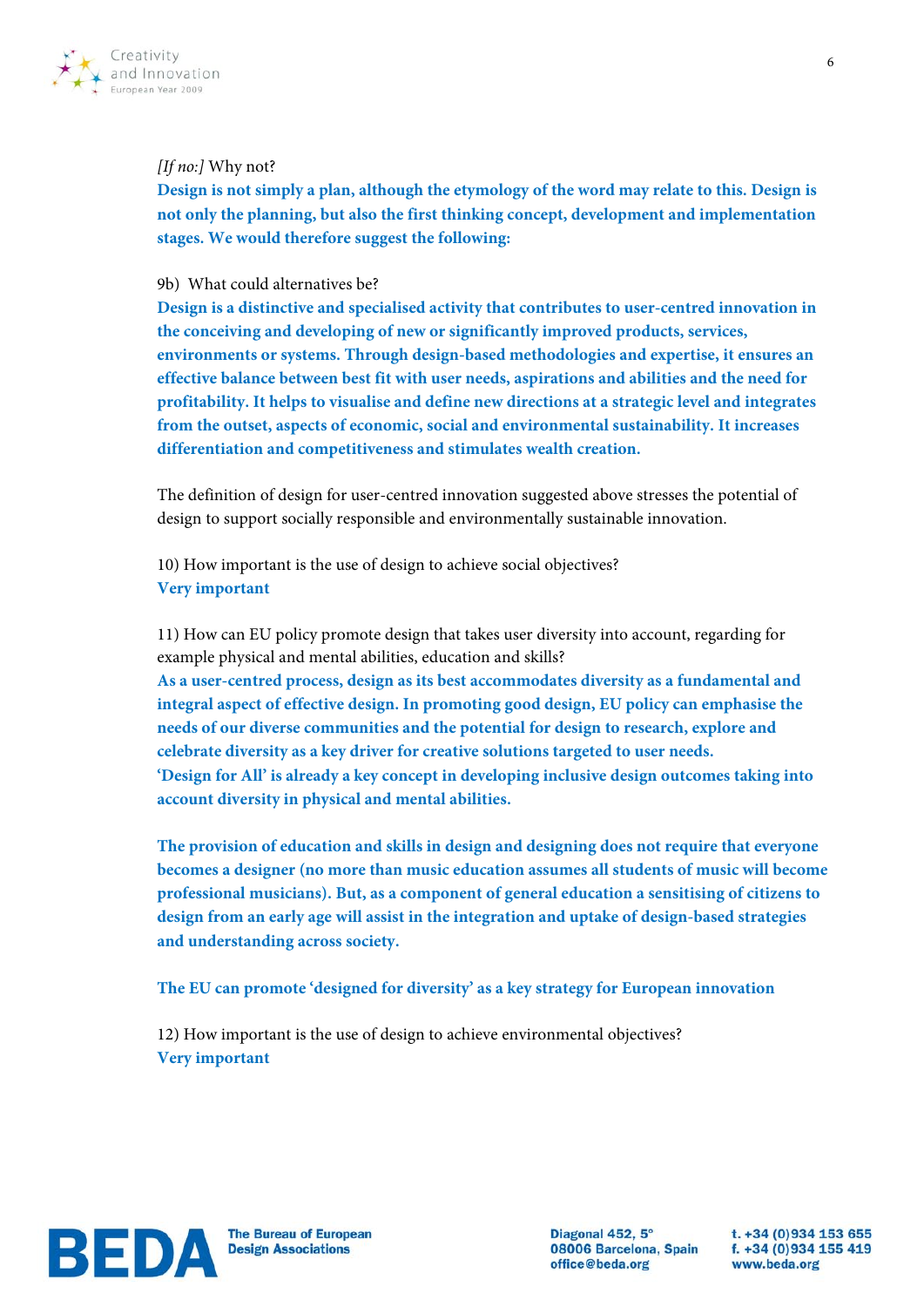

13) How can EU policy promote design that takes environmental aspects into account, such as resource efficiency, durability, reuse and recycling? **Design is an effective tool for design for sustainability. The 2006-2008 EU project DEEDS, (in which BEDA was a partner), has already initiated steps to 'bring design to sustainability and sustainability to design'. It facilitated knowledge transfer between actors and the building of a best-practice library as a Europe-wide knowledge resource.**

**A large body of knowledge and best practice exists that can be drawn upon. Setting sustainability goals; offering guidelines to SMEs (through instruments such as dedicated websites or a Commission Handbook) and highlighting the link between sustainable practice and profitability could open best practice to a wider audience across Europe.** 

**Design is a significant resource and tool that can bring total quality outcomes to sustainability products and services that seek to connect with consumers. Design can also strive to make visible consumers' own sustainability behaviour, for example through energy use as described earlier.** 

Design may be an innovation activity with untapped potential, especially in SMEs, low-tech companies and the service sector, where design usage is comparatively low.

14a) Is there a need for a more targeted policy for these three groups of organisations? For SMEs:

**Yes** For low-tech organisations: **Yes** For service organisations: **Yes**

14b) Should such targeted policy exist at EU level? **Yes**

15a) Does the current economic climate affect the relevance of design? **Yes**

15b) What should be the role of design policy in response to the crisis, if any? **Design is often viewed as an expense rather than an investment. And yet design strategy integrated into a company or organisation (including a government) can help it to speculate and visualise future scenarios as an aid to decision-making in difficult and fluid circumstances and to stay alive or even achieve growth. It can enable companies to gain customer insights and to design beyond the downward curve of a recession developing thinking to intersect with** 



Diagonal 452, 5° 08006 Barcelona, Spain office@beda.org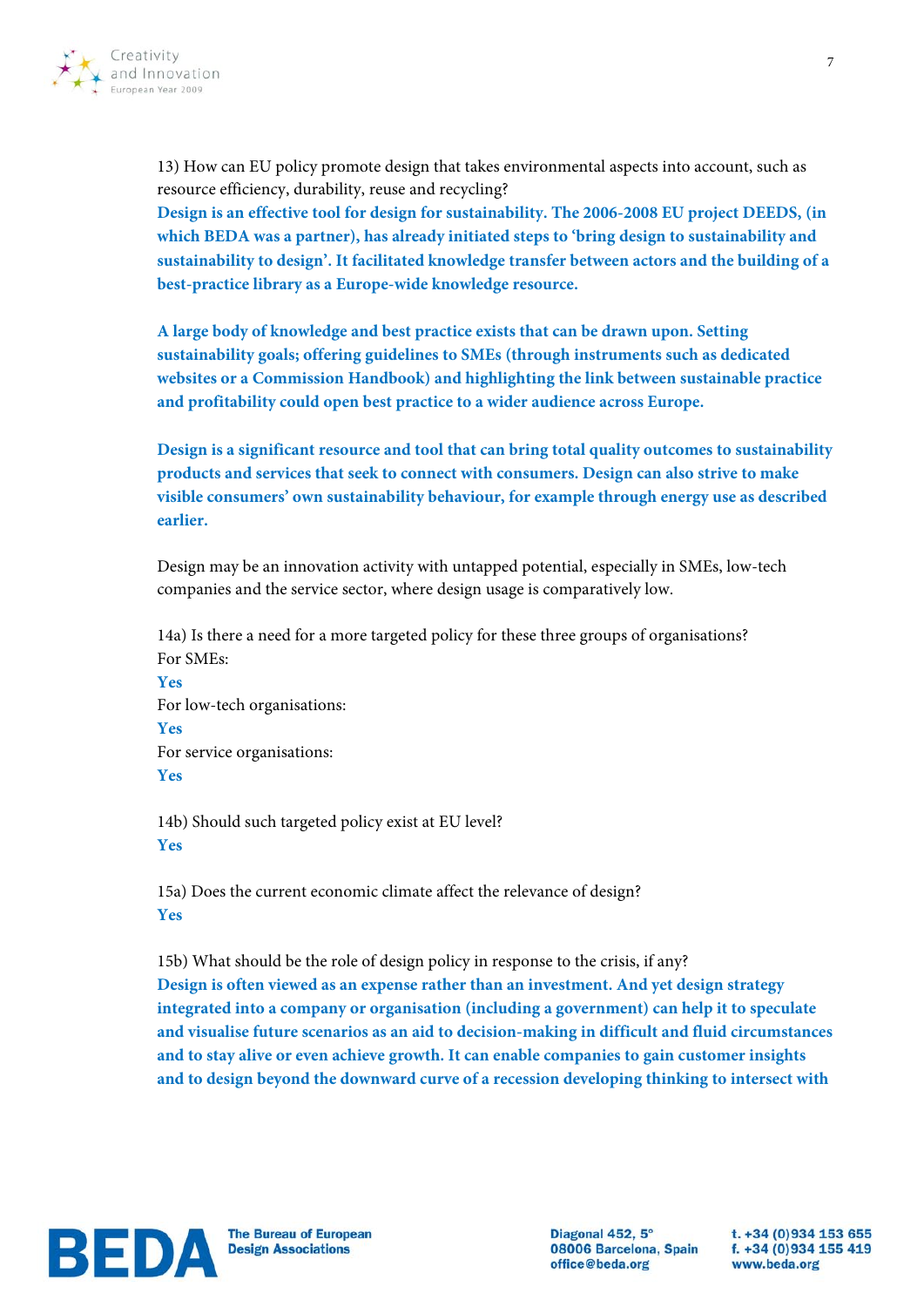

**the upward turn. (This is precisely what Virgin Atlantic did during the previous recession in the early Nineties. By investing in design in a downturn they were able to develop their groundbreaking services for business and first-class intercontinental travel ready to launch when the market conditions returned to the upward cycle).** 

**Companies and organisations in a recession need to attempt to define the new economic and market context and to be sufficiently flexible to adapt their business strategy and direction to the new circumstances. The key is to not only survive in the short term but to also be sufficiently strategic to still think ahead to the medium and longer term and to see that innovation can be the way to survive. This can demand innovations in new product, service and communication as well as the introduction of new ways of working.**

The Commission is already involved in a number of design-related initiatives. What is potentially lacking is an explicit integration of design into European innovation policy.

16a) If there were to be a policy for design in Europe, how should it be related to innovation policy?

**Design should be part of European innovation policy**

#### 16b) Why?

**Design does not operate in isolation. Design integrates creative thinking from many disciplines and across standard business functions. It is a horizontal as well as a vertical force and it catalyses user-centred thinking within existing innovation processes.** 

**Design can build upon existing good practice in innovation processes. It can enhance the innovation outcomes by bringing the needs of the user to bear from the outset (supported by customer insight research eg: ethnography, behaviour observation, etc); by visualising future options and scenarios and by opening out the thinking space (the frame) within which innovation can occur. Design supports the creation and visualisation of new concepts and new directions. Design is strategy.**

**Design can bring beauty and relevance of form to products, services and systems – it can harness and implement aesthetic aspects as an integral (as opposed to surface-only) element of any solution.**

17) How could other EU policies or initiatives — for example in the fields of internal market, research, social inclusion, education or culture — be instrumental in supporting design? **Design is both a vertical and horizontal, cross-cutting and integrating mode of perceiving and working. For the internal market we feel that much remains to be done in terms of removing barriers to free trade and in establishing level playing fields in training and qualification of designers across Europe to sustain and promote mobility and access. For research we feel that considerable research is urgently required into not only building a valid and relevant** 



**The Bureau of European** 

Diagonal 452, 5° 08006 Barcelona, Spain f. +34 (0)934 155 419 office@beda.org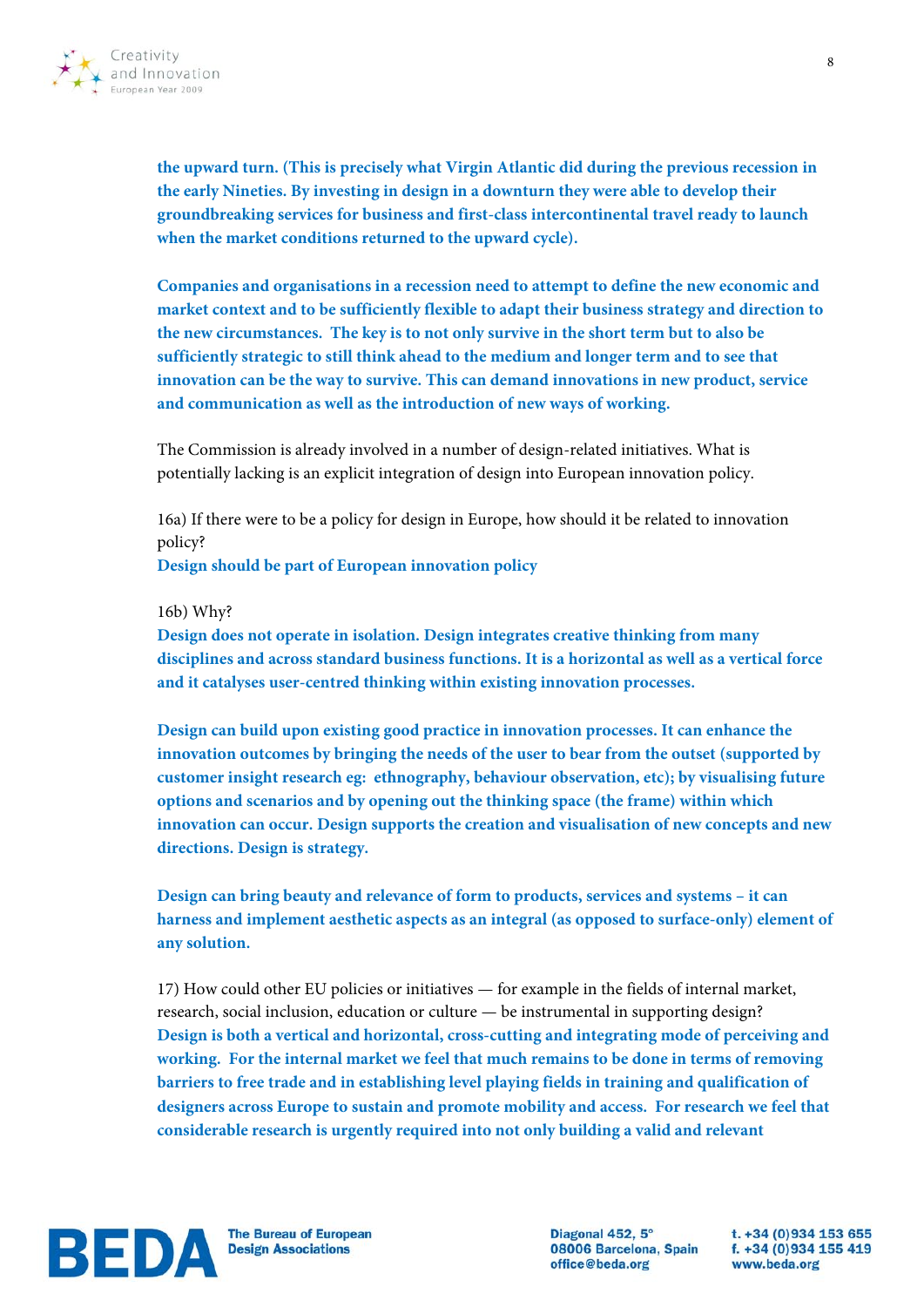

**statistical model and set of definitions and descriptions for design activity in relation to general economic activity, but also in terms of its impact on innovation activity. Further research is required on the actual and perceived linkages between innovation strategy and design policy (and how each might inform the other) as well as the development of better insights into effective methodologies to introduce design process in company and business culture.** 

**Service design also requires further scrutiny and development. In education, we believe that Design thinking could become an essential and universal component of every child's education – (design strategies to improve learning) – in order to add capability to enhance the domains of number and word alone. This is a far-off goal but we believe that it would support in the medium-to-longer term, better overall academic performance, as well as the building of a broader and more flexible skills-base upon which young people can connect more readily to enterprise. For culture we believe that design can help to articulate and voice identity not only of organisations but also of communities.**

**Finally, we believe that policy-making itself can benefit from design thinking as it brings with it an understanding and a clearer more proactive focus on the needs and aspirations of the end-user.**

18) What would be the best forum to discuss policy on design for user-centred innovation at EU-level?

**A new forum**

[*If new:*] Who should be part of this new forum? **BEDA Established national and/or regional design promotion organisations in Member States Innovation and design research community Innovation and design strategy consultants Design Managers Relevant design organisations (eg EIDD) Business representative organisations Enterprise and Innovation Directorate European Association for Design Schools – Cumulus High level representation from selected Member State governments (industry and economy Minister/s)**

**This new forum could be linked to or have observational or active representation on relevant, existing fora. This would facilitate the introduction of the design dimension into existing expert communities.**



Diagonal 452, 5° 08006 Barcelona, Spain office@beda.org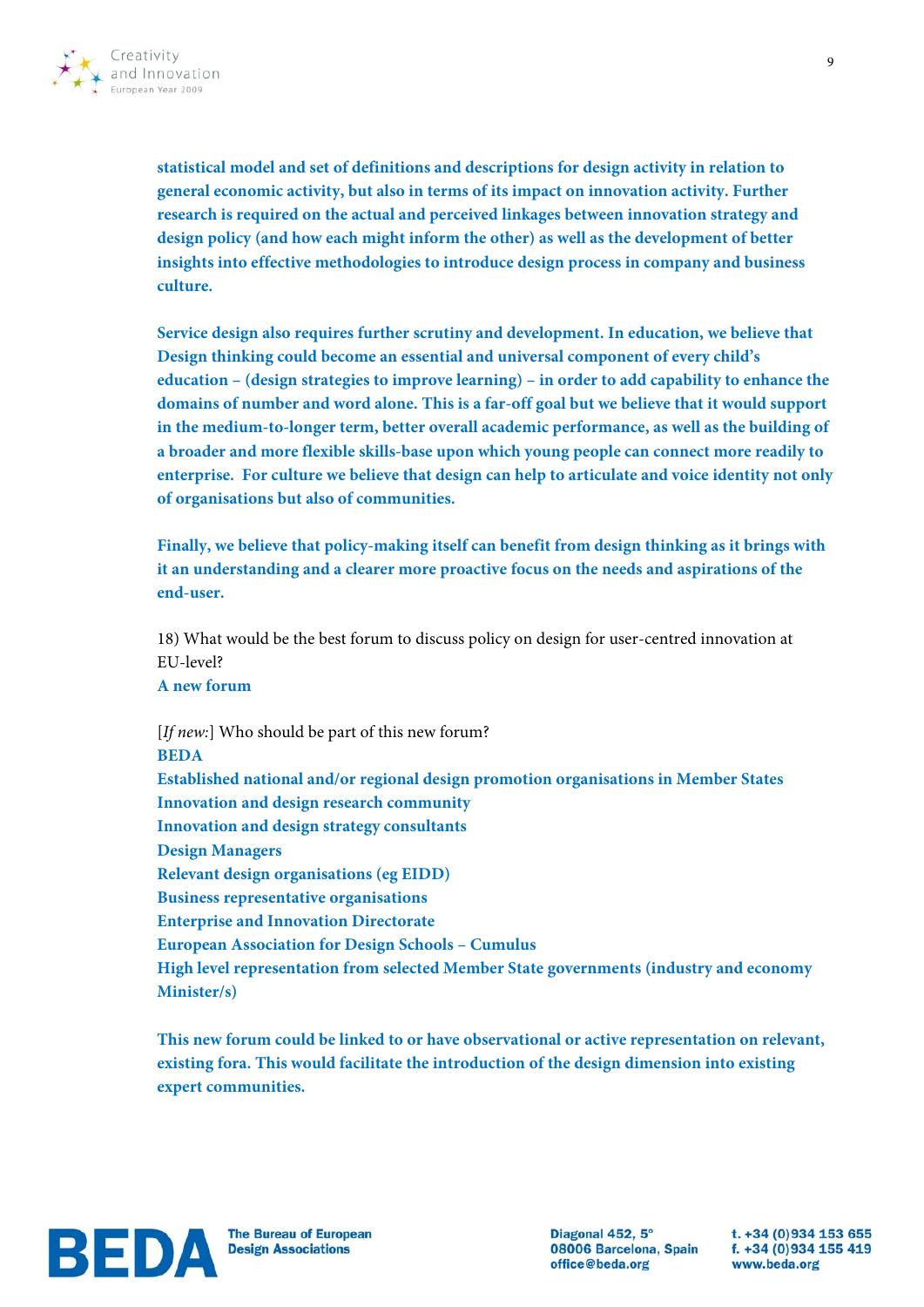

**A key objective of the forum would be to create a 'roundtable' that better connects key players from the fields of innovation and design in order to seek to create and facilitate increased understanding and new synergies.**

19a) Which are the most serious barriers to the better use of design in Europe, if any? (Multiple answers possible)

**Lack of statistics and statistical analysis on design**

**Lack of awareness and understanding of the potential of design among policy makers Lack of knowledge and tools to evaluate the rate of return on design investment Lack of design skills and understanding among other professions**

19b) Please substantiate your answer:

#### **FOR POLICY MAKERS:**

**At the EU Workshop in Marseilles it was considered that the task of achieving a single, accepted 'definition' of design useable in every context – is probably a false goal. However, it was discussed that it is possible to describe the impact of design on business and organisational performance. This is a task that should be brought forward. For this reason we have not highlighted** *'Lack of common definition of the word 'design'* **above.**

**Nevertheless, BEDA recognises that in order to enable the development of more sophisticated and on-going research into design method, culture, skills and impact, a working definition of 'design' for purposes of the research community would be very helpful. An agreed research definition – or a suite of descriptions within an agreed taxonomy – would assist in the development of coherent policy over time. This in turn would support the emergence of valid and comparable data on design's impact within the European economy. But to be achieved properly, this significant task will require the commitment of resources and time.** 

**\*BEDA recommends the setting up of an EU-funded programme to support the establishment of a cross sectoral research group to facilitate the development of a three-year process to identify a working definition of design for the research community.** 

#### **FOR BUSINESS AND INDUSTRY**

**BEDA recognises that businesses committing to design need to understand or have some degree of confidence in the return on investment. This is needed if the widely held perception of 'design as an expensive cost' is to be shifted to 'design as an investment'.**

**The lack of design awareness and some of the skills and tools of design in other professions can be confronted at an early stage through improved mainstream education in design.** 



Diagonal 452, 5° 08006 Barcelona, Spain f. +34 (0)934 155 419 office@beda.org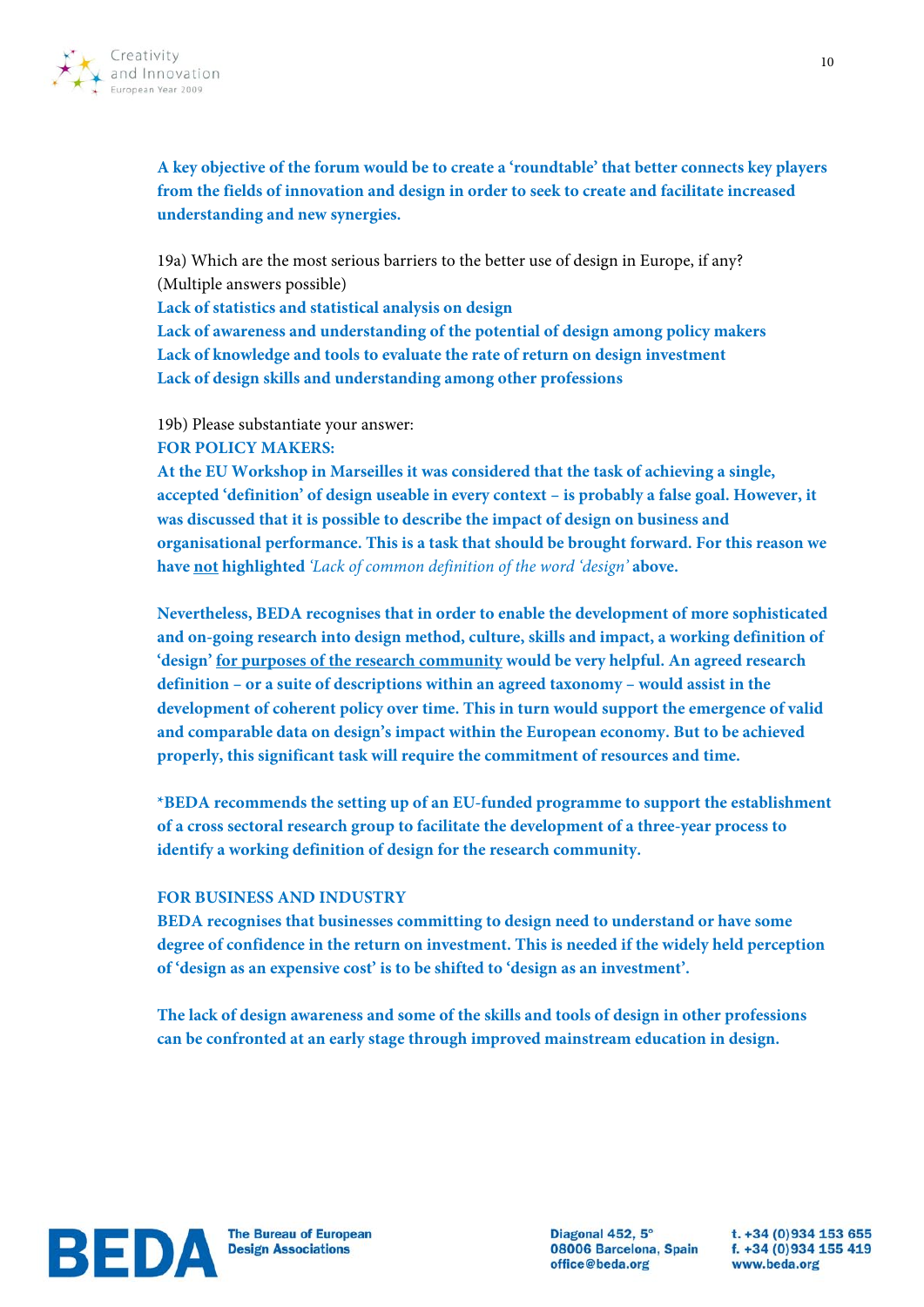

19c) Are there any other serious barriers?

**Design is not sufficiently cited as a strategic tool at a high political level. BEDA believes that a powerful stimulus to Member States and European industry to consider design as a strategy for competitiveness would be the ongoing (even occasional) reference to design as a significant driver for innovation in the speeches and utterances of the EU Commissioners.**

**Lack of access to design skills compounded by a lack of European-level tools to support access to identify and match design expertise to companies**

**The lack of professional recognition of the profession**

19d) What can be done at EU level to address these barriers specifically? **An annual pan-European research congress reflecting upon and defining design's role within innovation**

**An EU design policy unit to gather statistics and information which can be collated and analysed to generate new understanding and new insights**

**A series of briefings for the Council of Ministers' on design as a driver of user-centred innovation**

**EU level guidance for Member States on developing national design policies with examples of good practice and identification of areas where improvements could be achieved (eg in the development of new knowledge in design promotion and development processes – what works and what does not)**

**The development of a cluster policy for European strategic design companies which would seek to harness the leading-edge knowledge and learning and to build and strengthen their existing capability**

**A European programme to identify and communicate new trends and thinking in the relationship between design and the environmental and social fields in order to provide design policy guidance and support to Member States**

**The development of a pan-European resource on design expertise. This could take the form of a web portal connecting potential design commissioners to design expertise and know-how. This could be supported by a network of connected personnel sited within existing regional or national design centres and other established design organisations across Europe.**

**The development of different European centres of expertise in different categories of design and sited in Member States. These might cover themes such as design and business; design and environment; design and learning; design and economics etc.**



Diagonal 452, 5° 08006 Barcelona, Spain f. +34 (0)934 155 419 office@beda.org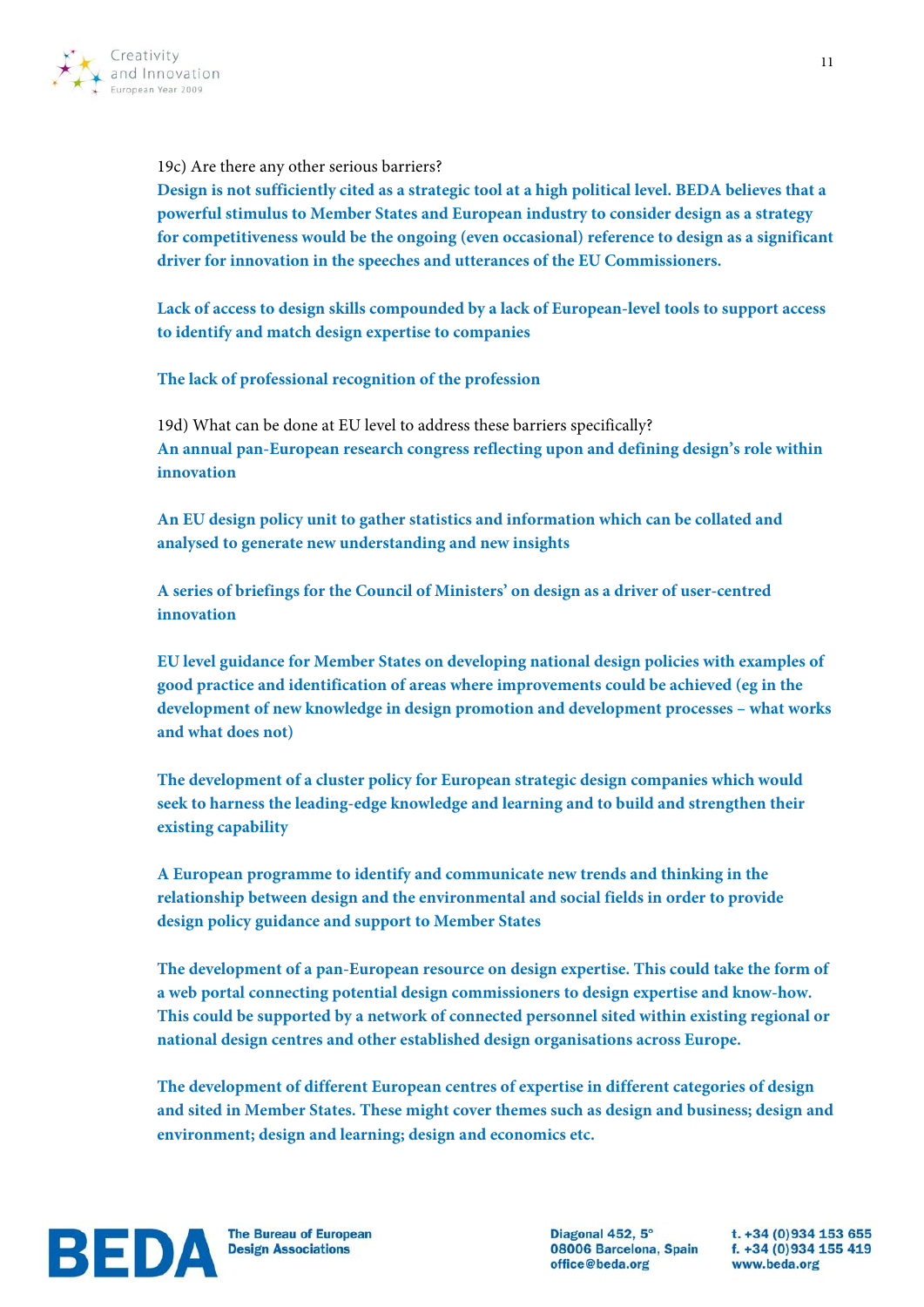

The following vision is the result of a European innovation policy workshop organised with experts in design and design policy in Marseille, in June 2008:

*To build on our existing strengths and our heritage to make Europe a reference for design excellence, whether for research, education and skills — attracting and retaining the best talents, for high-end design and excellence, and for breadth and depth of design usage inprivate and public organisations.*

20a) Is this a good vision for European collaboration in the area of design? **No**

20b) What could alternatives be?

**As an engaged participant in the Marseilles workshop we do not recognise aspects of this vision statement as reported, in particular reference to 'high-end design' which seems to imply exclusiveness and 'luxury'.** 

**Our feeling is that for Europe to have a vision for design is in itself a powerful vision and message to our competitors on the global stage.** 

**The vision should be visionary and clear. It should also be flexible and dynamic in enabling the widest possible range of stakeholders to engage.** 

**We believe the vision statement could be constructed from the following ingredients: Improved quality of life for the citizens of Europe within the context of globalisation and the forces of economic, social and environmental change**

**A more competitive Europe even at a time of recession whereby talent is sustained and the chances of jobs being protected is increased through better design and innovation capacity**

**We agree with the first part of the statement:**

**\* That Europe should recognise and build on its existing strengths (which should be preserved and further reinforced)** 

**\* That Europe becomes the (not 'a') reference for design, building on and innovating forwards from our long and distinctive design history and heritage** 

**In addition:**

**\* That design should contribute to both economic and social growth with a strong cultural voice articulating identity for Member States – strength in unity through diversity \* That the European Commission and the institutions of EU government should be the government in the world which commits more even than our Asian competitors to growing** 



Diagonal 452, 5° 08006 Barcelona, Spain office@beda.org